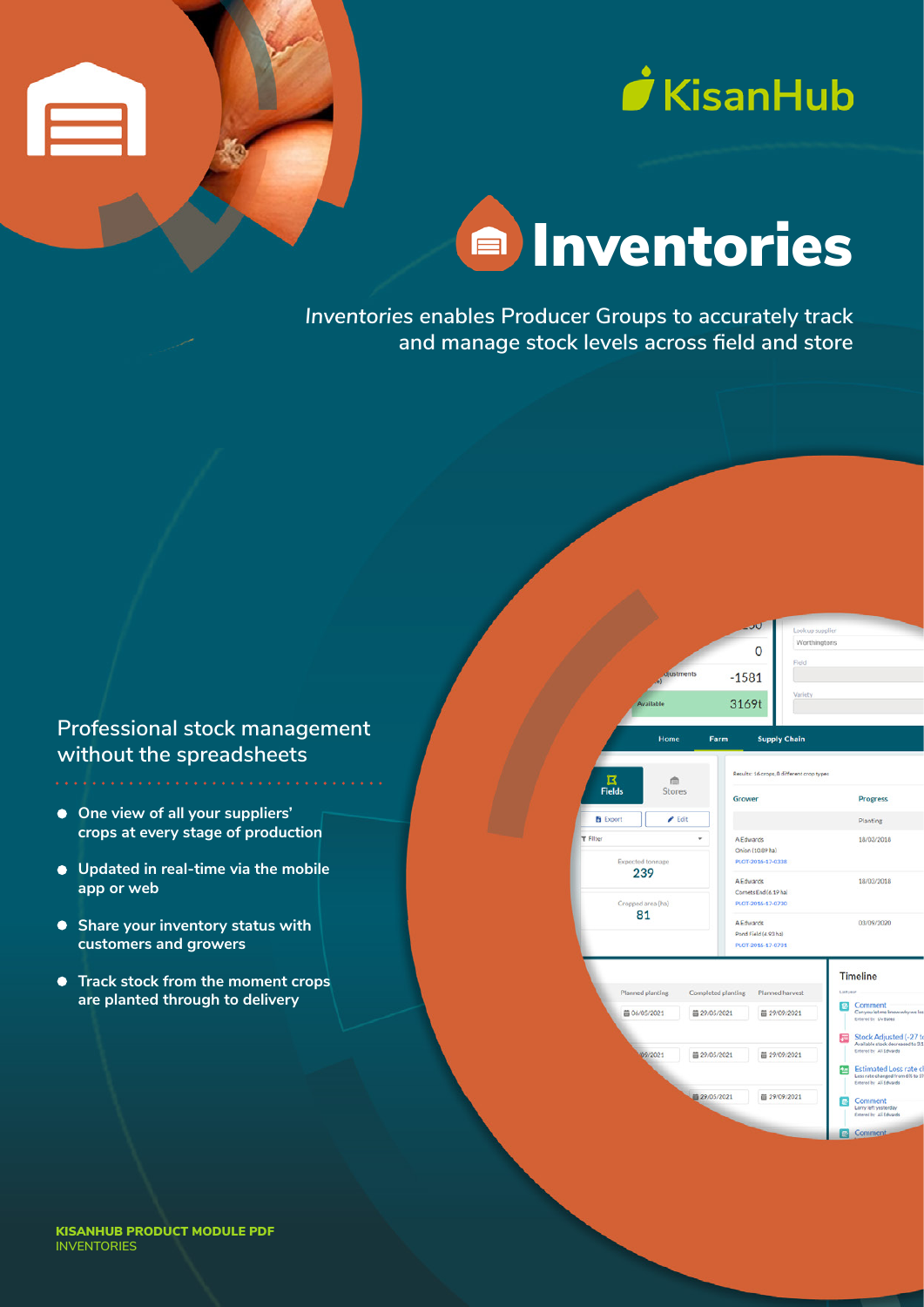



## **A joined up view of fresh produce from your supplier network currently in field or store**



## **Reduce Waste**

With greater visibility of your fresh produce portfolio you can move stock in good time before wastage occurs.

**Streamline Operations**

See planned harvest dates and expected yields to help you plan logistics and movement of stock.



## **Smarter Trading**

Trade with more confidence knowing what's in the store and what's coming in from the field.

## **Complete visibility of stock levels from planting to packhouse**

When your reputation depends on continuity of supply, *Inventories* gives you complete visibility of stock at every stage of production. No more short orders, no more unhappy customers.



#### **For Procurement Teams**

Greater visibility for seasonal planning and managing throughput of stock.

#### **For Commercial Teams**

Negotiate with confidence knowing there is a well managed supply available from the grower network.

#### **For Supply Chain Analysts**

Use the data to model a range of scenarios to reduce waste and optimise the movement of stock.



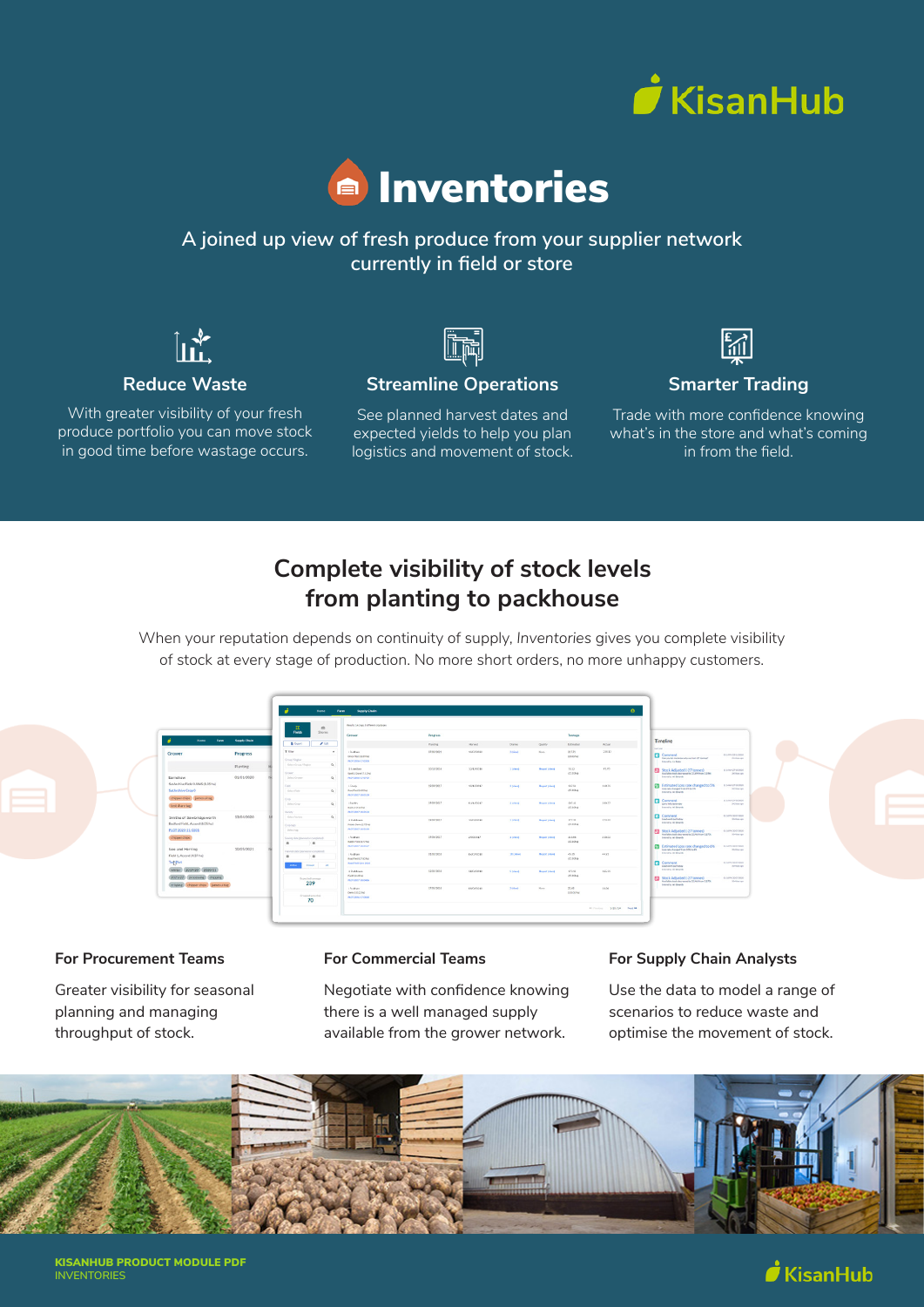## **An end-to-end view of supply from your entire grower base**

*Inventories* enable Producer Groups to view their current stock levels across their entire supplier network. Annual or perennial, *Inventories* works with all crop types and tracks the availability of predicted and actual stock from the moment the seed is planted, through harvest and storage until it's delivered to the packhouse.

Choose between the *Fields* and *Stores* views to see the complete range of predicted yield and stock currently available in the store.

## **Fields View**

*Fields View* is automatically populated with field, crop and plot details from KisanHub's Monitor application. It shows your entire range of available stock from your supplier network currently in field along with predicted yield and harvest dates.

| Grower                                                     | Progress                           |            |                |                      | Tonnage              |        |
|------------------------------------------------------------|------------------------------------|------------|----------------|----------------------|----------------------|--------|
|                                                            | Plantine                           | Harvest    | <b>Disries</b> | Quality              | Estimated            | Actual |
| J Packham<br>Onion Test   93.99 hp/<br>PLOT-2016-17 0338   | 07/03/2021                         | 12/07/2020 | 2 (view)       | None                 | 217.71<br>(2000/hs)  | 215.12 |
| D Earnshow<br>Sand & Oravel (7.12 ha)<br>PLOT-2016-17-0735 | 10/10/2016<br><b>START CONTROL</b> | 12/12/2016 | 1 (view)       | <b>Report (view)</b> | 73.12<br>(20 00 hai) | 71.76  |

Here, you can also access field diaries and lab assessments when connected to KisanHub's *Monitor* and *Quality* solutions.

| <b>STATE</b>                                             | <b><i><u>Render</u></i></b><br>them.         |             |                                    | ۰                                          | <b>SHOW:</b>              | <b>Ave., handles</b>                                                                           |                          |                  |                        |  |
|----------------------------------------------------------|----------------------------------------------|-------------|------------------------------------|--------------------------------------------|---------------------------|------------------------------------------------------------------------------------------------|--------------------------|------------------|------------------------|--|
| <b>TRAFFIC CAR SURFACES</b>                              |                                              |             |                                    | <b>TRAFFIC ASSOCIATE</b>                   |                           |                                                                                                |                          |                  |                        |  |
| Crop Manitoring<br><b>Farm</b>                           |                                              | for prices. | <b><i>Standard Rear Factor</i></b> |                                            | Select A Template         | Orange   Citrus chemical detection                                                             |                          |                  |                        |  |
| <b>Amount</b><br><b>BEAM</b>                             | <b>Securities</b><br>ACCORD FOR              |             |                                    |                                            |                           |                                                                                                |                          |                  |                        |  |
| tra.                                                     |                                              |             |                                    | <b>Sank</b>                                |                           |                                                                                                |                          |                  |                        |  |
| income.                                                  | <b>TOTAL</b>                                 |             | ٠                                  |                                            |                           |                                                                                                |                          |                  |                        |  |
| <b>Copyright</b>                                         | <b>Hollywood</b>                             |             |                                    |                                            | bookly started to detects |                                                                                                | $\sim$                   |                  |                        |  |
| Grand capital                                            |                                              |             |                                    | Fites                                      |                           |                                                                                                |                          |                  |                        |  |
| <b><i><u>Richmont Hotel</u></i></b><br>buyer is with the | <b>Statistical</b><br><b>Resident Avenue</b> |             |                                    | <b>Burney</b><br>$\alpha$                  | <b>DOM:</b>               | $\frac{1}{2} \left( \frac{1}{2} \right) \left( \frac{1}{2} \right) \left( \frac{1}{2} \right)$ | <b>CONTRACTOR</b>        | $-$              |                        |  |
|                                                          |                                              |             |                                    |                                            |                           |                                                                                                |                          |                  |                        |  |
| <b>International</b>                                     |                                              |             |                                    |                                            |                           |                                                                                                |                          |                  |                        |  |
| <b>STATE</b><br><b>Telestrate</b>                        | $\sim$<br>Total Co.<br>International Part 12 |             | <b>State</b>                       | Instructor                                 |                           | Genevar                                                                                        | <b>That same</b>         | <b>Wellen</b>    | <b>Hubertown Bank</b>  |  |
|                                                          |                                              |             | 크                                  | <b>CRISIN</b>                              |                           | <b>INSURANCE</b>                                                                               | <b>Bill Bill</b>         | B-Scottists      | the call of the        |  |
| -                                                        |                                              |             |                                    |                                            |                           | <b>Information</b>                                                                             | <b>Big Biff</b>          | nes.             |                        |  |
| <b>Send or Marine</b>                                    |                                              |             |                                    | PAUDE                                      |                           | <b>IN BARBARA BRIDE</b>                                                                        | <b>UNITED IN</b>         | ports.           | the party of the party |  |
|                                                          |                                              |             |                                    | <b>T-A-1000</b><br>"School Shout"   Helena |                           | <b>Holladogio State</b>                                                                        | <b>Companies Manager</b> | <b>VIRGER</b>    | <b>September</b>       |  |
|                                                          |                                              |             |                                    | $\sim$<br>101183                           |                           | <b><i>Included Enter</i></b>                                                                   | <b>STEPHANE</b>          | $\omega_{\rm 0}$ | ----                   |  |

Use *Edit* mode to keep your inventory details up to date. Fields can be edited to add final harvest dates and yield values when available.

| Grower                                                    | Progress         |                    |                 |                   | Tonnes <b>OB</b> t/ha |        | Active    |
|-----------------------------------------------------------|------------------|--------------------|-----------------|-------------------|-----------------------|--------|-----------|
|                                                           | Planned planting | Completed planting | Planned harvest | Completed harvest | Estimated             | Actual |           |
| A Edwards<br>Onion Test (\$0.89 ha)<br>PLOT-2016-17-0308  | 画 07/03/2021     | 苗                  | i.              | 画                 | 217.7                 |        | $\bullet$ |
| A Edwards<br>Sand & Crayel (7.12 ha)<br>PLOT-2016-17-0735 | 面 10/10/2016     | 蒜                  | ä               | ä                 |                       |        | $\bullet$ |
| A Edwards<br>Pond Fleid (4.93 ha)<br>PLOT-2017-18-0130    | ■ 19/09/2017     | ä                  | 关               | $\widetilde{m}$   |                       |        | $\sigma$  |

### **Crop Tags**

Add searchable custom tags to each crop to track and identify stock using your own categories. Crop Tags can be used with ERP integrations to provide additional information at the packhouse or factory.



## **Find stock faster**

For Producer Groups working with multiple growers, tracking a large number of farms, fields and plots can quickly become unmanageable.

*Inventories* gives you a powerful filtering tool to help you find what you need quickly. Filter crops by grower, field, variety, custom tag and date range.

| <b>Fields</b>                       |        | <b>Stores</b> |   |
|-------------------------------------|--------|---------------|---|
| <b>Export</b>                       |        | Edit          |   |
| <b>T</b> Filter                     |        |               |   |
| Group / Region                      |        |               |   |
| Select Group / Region               |        |               | Q |
| Grower                              |        |               |   |
| <b>Select Grower</b>                |        |               | Q |
| Field                               |        |               |   |
| <b>Select Field</b>                 |        |               | Q |
| Crop                                |        |               |   |
| <b>Select Crop</b>                  |        |               | Q |
| Variety                             |        |               |   |
| <b>Select Variety</b>               |        |               | Q |
| Crop tags                           |        |               |   |
| Select tag                          |        |               |   |
| Sowing date (planned or completed)  |        |               |   |
| 龠                                   | 蘦      |               |   |
| Harvest date (planned or completed) |        |               |   |
| 齒                                   | 齒      |               |   |
| <b>Active</b>                       | Closed | All           |   |

### **Export to Excel**

Download an Excel file of your entire inventory and import into third party applications for additional analysis.

All KisanHub applications can be integrated with third party platforms via an open access API.